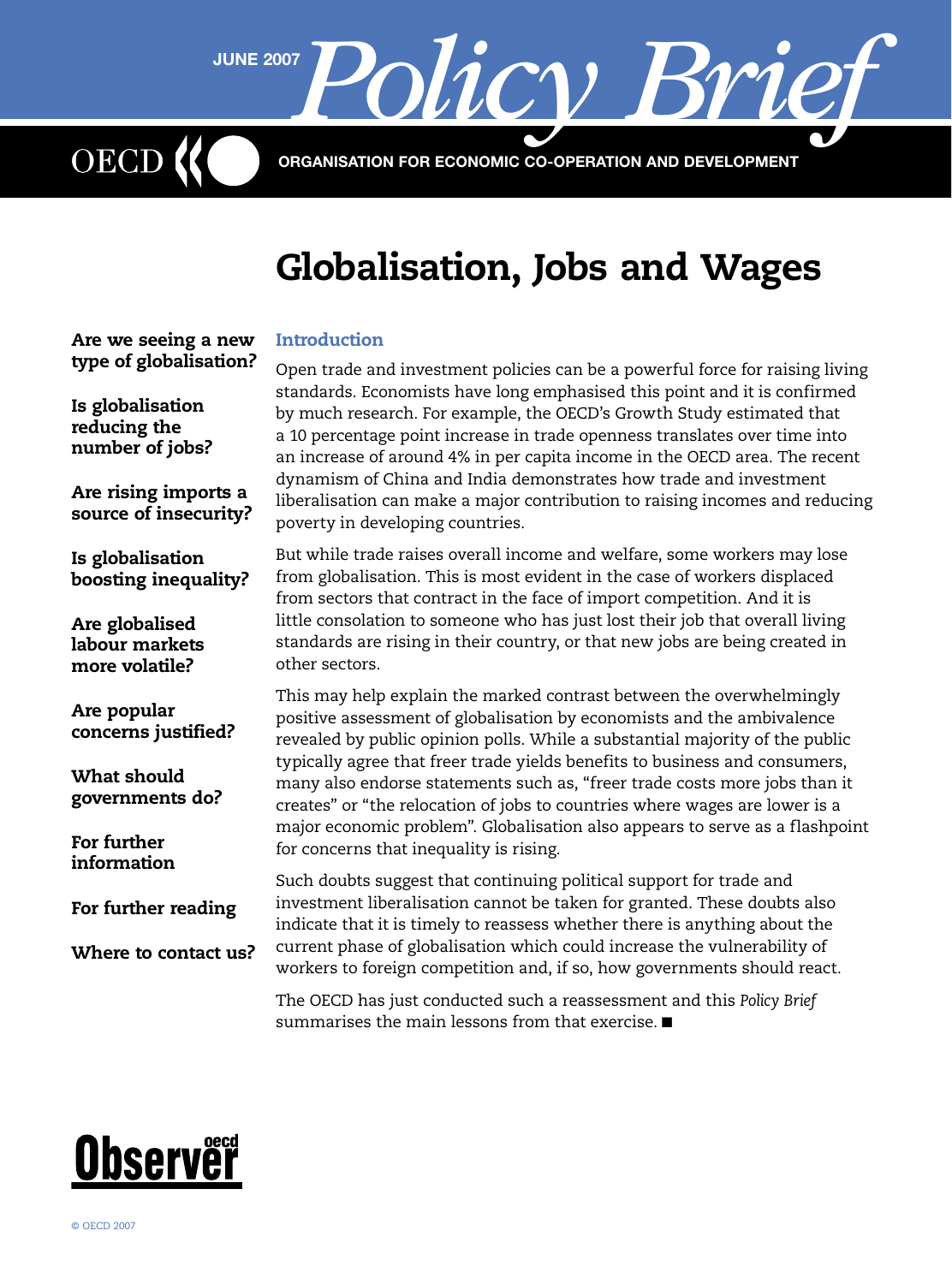## Are we seeing a new type of globalisation?

<span id="page-1-0"></span>*Policy Brief*

Globalisation has a long pedigree, but recent increases in international economic integration are unprecedented in several ways which might be thought to make workers in OECD countries more vulnerable. Two recent developments in world trading patterns which are frequently mentioned are the rising importance of large emerging economies, especially China which is now the world's third largest exporter, and the increased prominence of international production networks, including offshoring.

The rapid integration of large, low-wage countries like Brazil, China, India and Russia into the world economy may have exacerbated anxieties that OECD workers were becoming less competitive internationally. These four countries (the "BRICs") now represent 45% of world labour supply, compared with less than 20% for the 30 OECD countries. The BRICs are also increasingly open to trade and investment. Over the past 15 years, total trade as a proportion of gross domestic product (GDP) grew by over 50% in Russia, nearly doubled in China and more than doubled in Brazil and India. Standard trade theory suggests that this development could be a source of increased job insecurity or downward pressure on wages for low-skilled workers in OECD countries, at the same time as it offers a boon for consumers in the form of lower prices.

Another novel feature of the ongoing wave of globalisation is that it goes hand-in-hand with the rapid adoption of information and communications technology (ICT). Such technology makes it easier to fragment the production of goods and services, and to outsource certain tasks to other countries. This "great unbundling" has extended the reach of globalisation to domestic activities where workers were previously sheltered from direct international competition. The offshoring of services such as customer information call centres has increased rapidly in recent years, for example, although its importance in domestic production remains far smaller than that of goods offshoring. ■

# Is globalisation reducing the number of jobs?

It is sometimes asserted that foreign competition – especially from China and other labour-rich emerging economies – will drive most jobs in high-wage countries out of the tradable sector and into the non-tradable sector. The shift out of manufacturing into services is sometimes taken as an indication that this process is already underway. However, such a process could not be sustained and it is unlikely that trade will result in a reduction in overall employment in the long run. OECD countries that imported but did not export would soon run out of the foreign exchange required to finance their imports, requiring them either to stop importing or to resume exporting. Neither the scale of the emerging economies nor the increasing prominence of offshoring changes the logic of "mutually advantageous trade", in line with the principle of comparative advantage.

Does trade then create as many jobs as it destroys? This question is difficult to answer, because it is impossible in many cases to say whether trade is responsible for the creation or disappearance of any particular job. What is clear is that globalisation is compatible with high employment rates, provided the right domestic policies are in place. Indeed, employment-population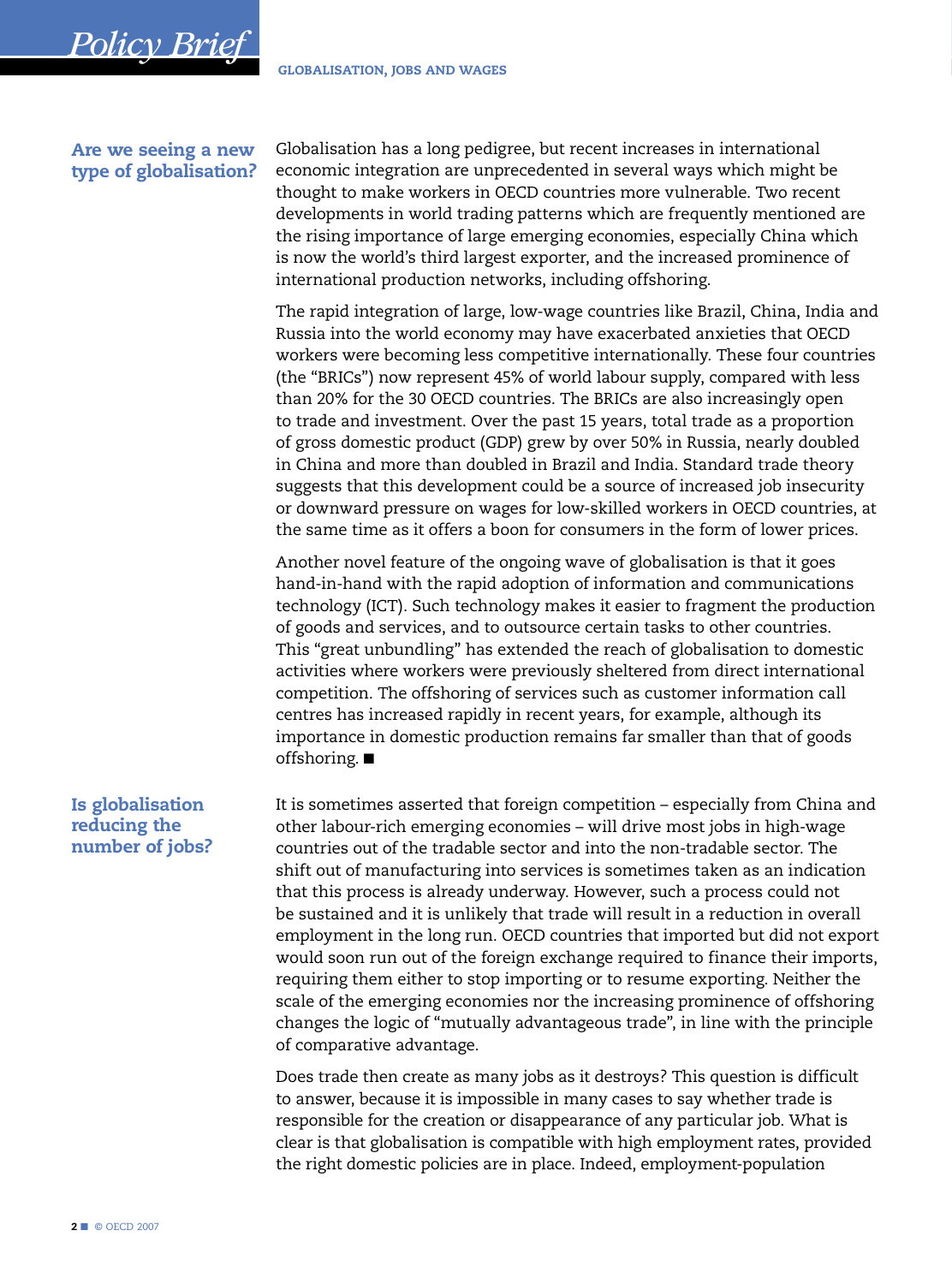ratios have risen and unemployment rates have fallen during the past decade in most OECD countries, even as trade and foreign direct investment (FDI) deepened. Similarly, employment is not systematically lower in the countries which are most open to trade and FDI (Figure 1). Indeed, employment rates are highest in the Nordic countries and Switzerland, all very open economies. ■

# Are rising imports a source of insecurity?

<span id="page-2-0"></span>**Policy Brief** 

The labour market plays a crucial role in reaping the potential gains from globalisation by facilitating a shift of jobs from declining sectors or occupations to expanding ones, in line with changes in comparative advantage.

However, this labour market adjustment is not always smooth because many workers displaced from declining sectors are poorly positioned to move into newly-created jobs in export sectors, which may be located in different regions or require different qualifications. Trade-displaced workers are thus at risk of prolonged unemployment or of finding that they need to accept a substantial pay cut in order to get a job. Although trade is a source of insecurity for workers, increased imports appear to account for only a modest share of total job displacements. Furthermore, good domestic policies can reduce the adjustment cost born by displaced workers.

OECD analysis confirms that foreign competition reduces employment in the most exposed industries, and that imports from non-OECD countries have a stronger impact on displacing jobs than intra-OECD trade. This difference makes sense. A large proportion of trade between OECD countries is intra-industry trade (e.g. the same country both exports and imports cars), which limits the impact on employment in that sector. By contrast, inter-industry trade plays a larger role in trade between OECD and developing countries, since the often large differences in input prices and technology lead to sharper patterns of industrial specialisation. As a result, more jobs tend to disappear in import-competing industries such as the manufacture of clothing and consumer electronics.

#### Figure 1.

**AGGREGATE EMPLOYMENT IS NOT SYSTEMATICALLY RELATED TO TRADE OPENNESS1** 

**Trade openness and the** employment-population ratio, 2005 (percentage)

#### Employment to population ratio



1. Trade openness defined as the sum of exports and imports as a percentage of GDP. Source: OECD Employment Outlook 2007.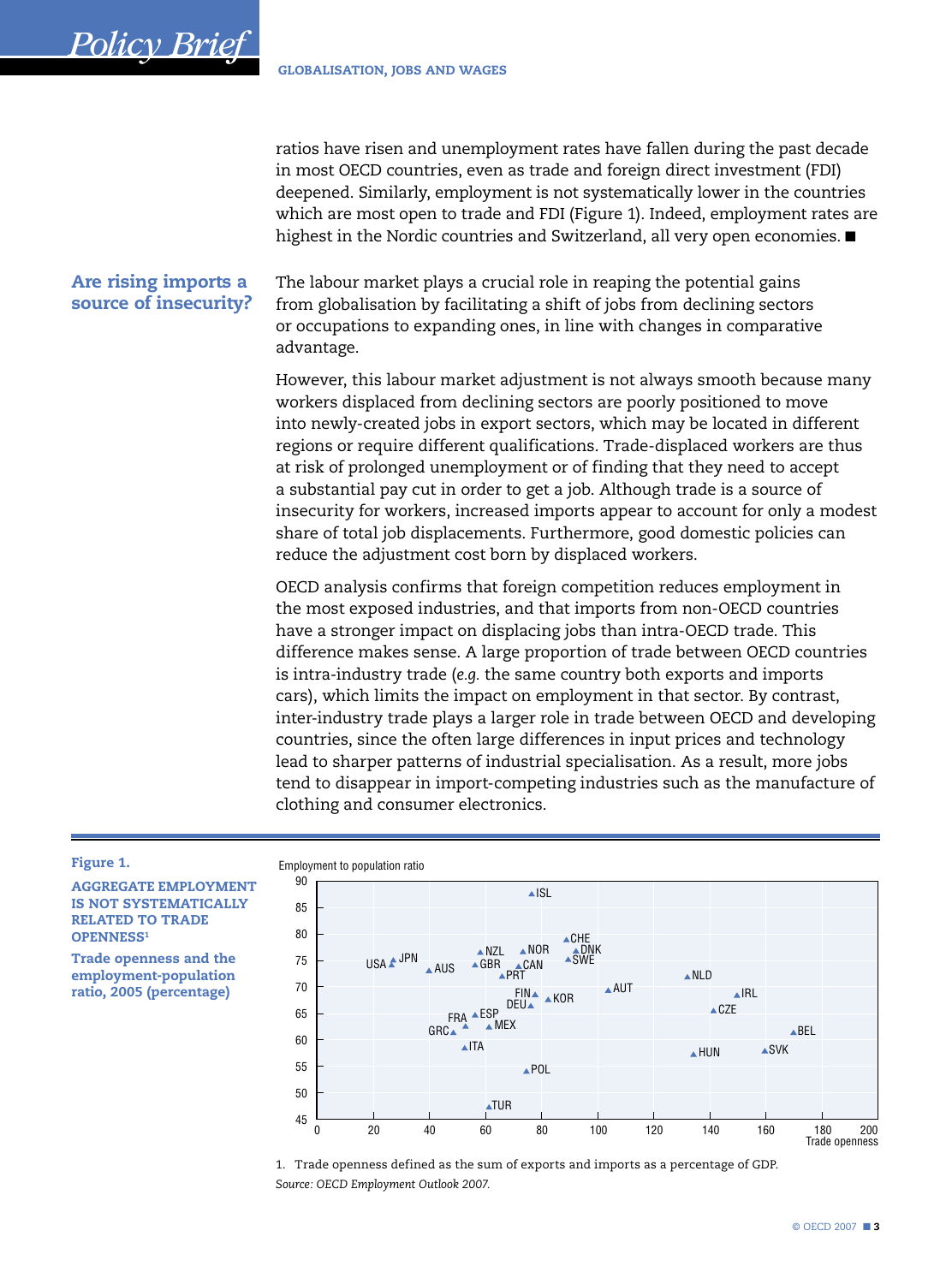The impact of offshoring on employment is quite complex. As certain stages of production are sourced abroad (*i.e.* local production is replaced by imports of intermediate goods and services), production becomes less labour-intensive in the home country and employment falls for any given level of output. However, offshoring also raises productivity, permitting lower prices and higher profits which, in turn, lead to higher sales. The additional hiring due to improved competitiveness and higher sales appears to be sufficiently large to offset the job losses due to the fall in labour intensity. Adjustment difficulties may nonetheless result, since skill requirements for the newly created jobs tend to be higher than those for the jobs lost. ■

Is globalisation boosting inequality?

<span id="page-3-0"></span>*Policy Brief*

Even if globalisation has not created an overall shortage of jobs, workers may have had to make concessions on wages or working conditions to remain employed. One indication this may have happened is that the wage share of national income has declined since 1980 in most OECD countries. This means that average wage growth has not been keeping pace with the growth in labour productivity, even as trade and FDI have grown rapidly. This is consistent with globalisation having eroded the bargaining power of workers. However, many other factors could play a role in explaining the fall in the wage share. For example, firms may have adopted progressively more capitalintensive technologies during this period. Such "capital-deepening" could cause the wage share to decline even in the absence of any decline in the bargaining power of workers.

At the same time, wage inequality has been rising in most OECD countries. In 16 of the 19 countries for which data are available, the earnings of the 10% best-paid workers have risen relative to those of the 10% least-paid workers since the mid-1990s (Figure 2). Trade theory suggests that growing trade with developing countries could have played a role in causing earnings inequality to rise in OECD countries, by depressing the wages of low-skill workers. Although it is very difficult to single out the effect of trade, the data suggest that globalisation through increased offshoring has contributed to shifting labour demand away from less skilled workers and hence to rising earnings inequality.

However, other factors – in particular, computerisation and other technological advances that create demand for more skilled labour – have probably been more important. The fact that wage inequality has also tended to increase in developing countries, including the BRIC economies, is consistent with skill-biased technical change having played a major role in raising skill requirements. ■

Are globalised labour markets more volatile?

While economists have long emphasised that the increase in trade resulting from more open markets creates temporary adjustment costs for workers, it is also possible that globalisation could permanently increase their insecurity by making labour markets more volatile. In economies that are more open to trade and investment, firms may be more exposed to international "shocks", such as exchange-rate fluctuations, and require more flexibility to adapt to global market conditions. Globalisation may also change the way the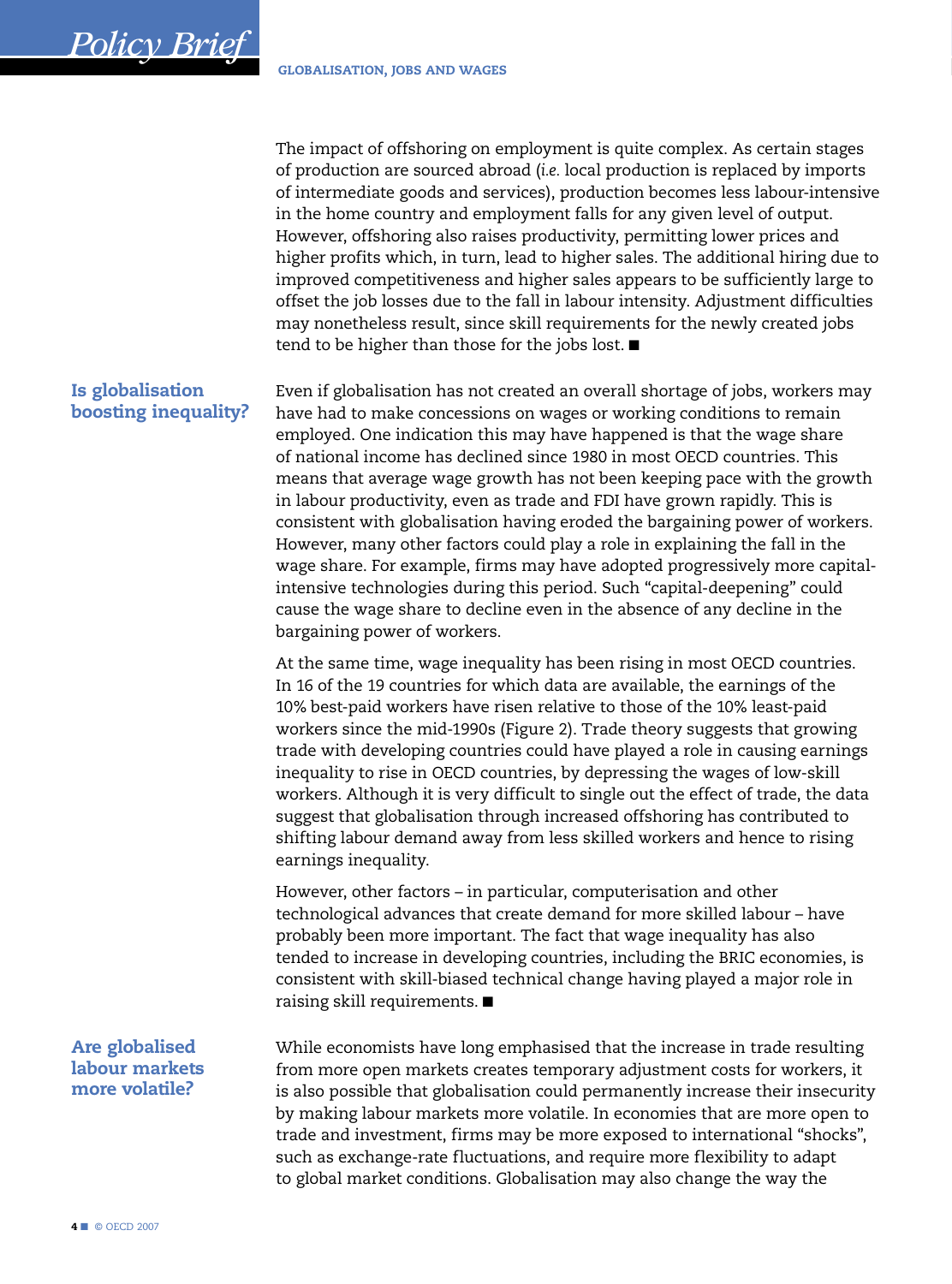**Policy Brie** 

Figure 2.

**EARNINGS INEOUALITY** 

**HAS TENDED TO WIDEN** 

10th percentile earnings<sup>1</sup>

Ratio of the 90th to

labour market adjusts to demand shocks (whatever their origin), by making employment and earnings more responsive to changing business conditions. In particular, firms which have established international production networks may find it particularly easy to reallocate jobs across international borders in response to changes in relative wages in different countries. This could expose the workforce to greater insecurity. It might also tend to weaken the bargaining position of employees and help to explain why the wage share of national income has fallen.

OECD analysis confirms that exchange rate movements affecting the competitive position of an industry also have a significant impact on job security and earnings: as foreign competition intensifies, job stability declines and the wages of workers who continue in the same job are more affected by changing economic conditions. This link between greater exposure to global competition and instability is strongest for workers with relatively low levels of education and job tenure. Moreover, as industries become more open to trade, this link between globalisation and potential instability for workers is likely to strengthen.

OECD analysis also suggests that sectoral employment has become more responsive to changes in labour costs during the past several decades and that offshoring probably has been one of the drivers of this trend. An adverse trade shock in an industry that makes intensive use of offshoring is estimated to translate into job and wage losses that are approximately three times larger than those that would result from an equally large shock in a low offshoring industry. The rise in the responsiveness of employment and wages to demand shocks has been strongest in manufacturing industries,



Note: The figure shows that in all countries except Ireland, Japan and Spain, the earnings of the 10% best-paid workers increased more than the earnings of the 10% least-paid workers, over the 1994-2005 period (i.e. earnings inequality widened).

1. Full-year, full-time workers. The data shown are consistent over time, but not entirely comparable across countries owing to differences in pay reporting periods and coverage of workers.

2. Unweighted average of countries shown in the figure.

Source: OECD, Earnings Distribution Database.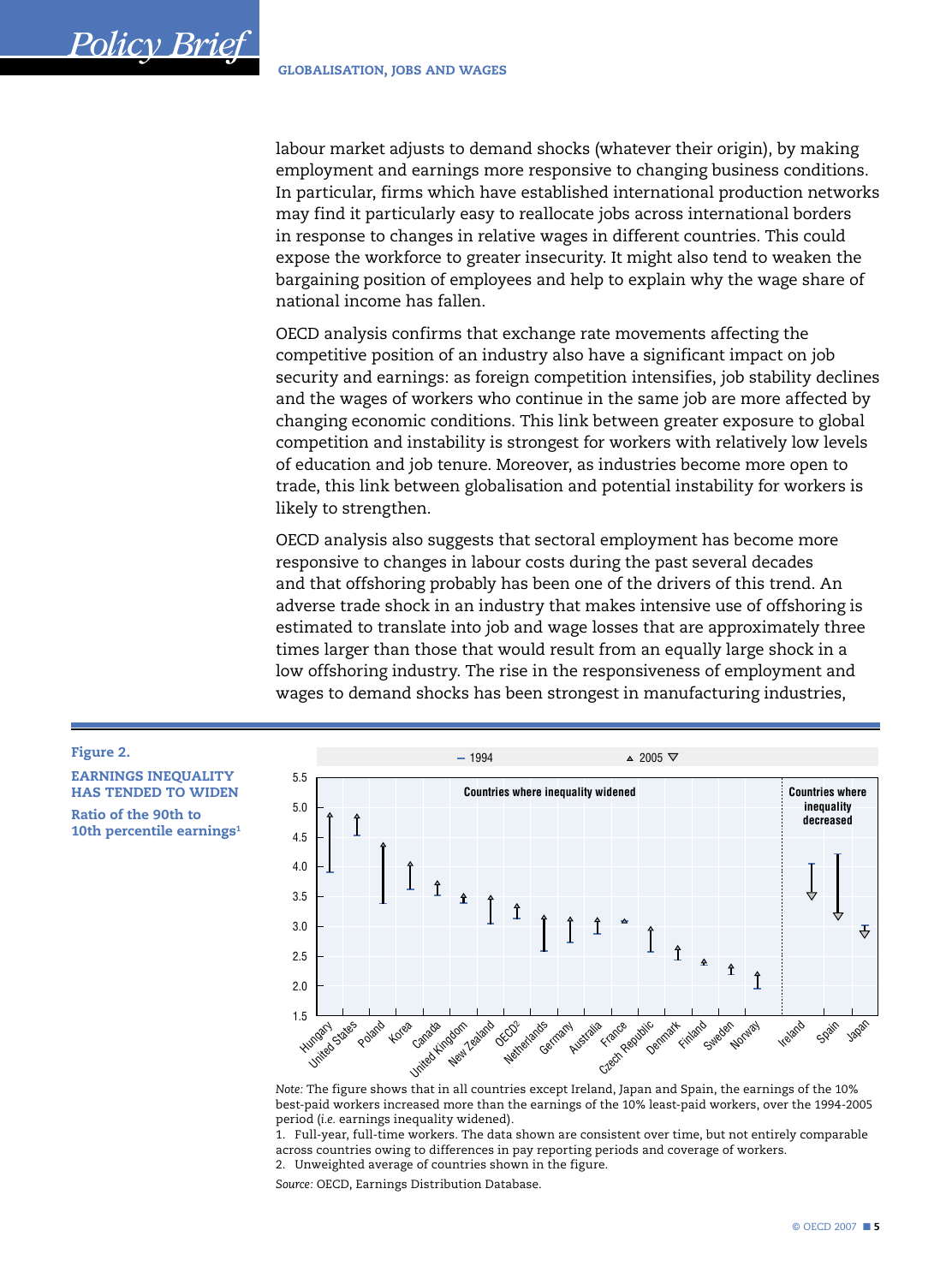where offshoring is most prevalent. However, the growing practice of services offshoring suggests a similar trend could also emerge in the services sector.

Although there are good reasons to conclude that globalisation is a potential source of diminished job security, data for OECD countries suggest that overall job stability has not changed much during the past decade. This could mean that the impact of globalisation in making labour markets more volatile has been only modest and has been offset by other factors tending to reduce labour turnover. For example, there is evidence that business cycle fluctuations in output and employment have become more muted, perhaps due to improved monetary policy. ■

## Are popular concerns justified?

<span id="page-5-0"></span>*Policy Brief*

So, has globalisation made OECD workers increasingly vulnerable? There is no simple, "yes or no", answer to this question. Clearly, popular concerns about how foreign competition is affecting workers deserve to be taken seriously. The evidence does show that the expansion of trade is a potentially important source of vulnerability for workers. This is particularly true for workers most exposed to import competition or least prepared to navigate in labour markets characterised by intensive restructuring, rising skill requirements and employers who are increasingly sensitive to differences in labour costs.

However, popular concerns also appear to be exaggerated in many cases, focusing on highly visible exceptions rather than the general rule. Indeed, trade appears to have made only a modest contribution to the upward trend in inequality in recent decades, while evidence is lacking for a general increase in insecurity. Perhaps of greatest importance, recent experience confirms that the right mix of domestic policies can generate strong labour market performance, even in very open economies. ■

# What should governments do?

The "bottom line" lesson for policy makers would seem to be that the impact of globalisation on labour markets is manageable, but international economic integration makes it all the more urgent to enact pro-growth and pro-employment policies which ensure that political support for open trade and investment will not be eroded by excessively high levels of insecurity or inequality.

Which types of labour-market policies are required in response to globalisation? Several broad policy orientations can help to maximise the gains from trade and assure that workers share fully in those gains:

• Trade deepening – especially the rapid integration of large developing economies into the global trading system and the expansion of international production networks – is constantly generating new opportunities for specialisation in production (and undermining old specialisations). A first prerequisite for workers to benefit from globalisation is that businesses seize these opportunities. Policies that facilitate innovation and business formation are crucial in this context.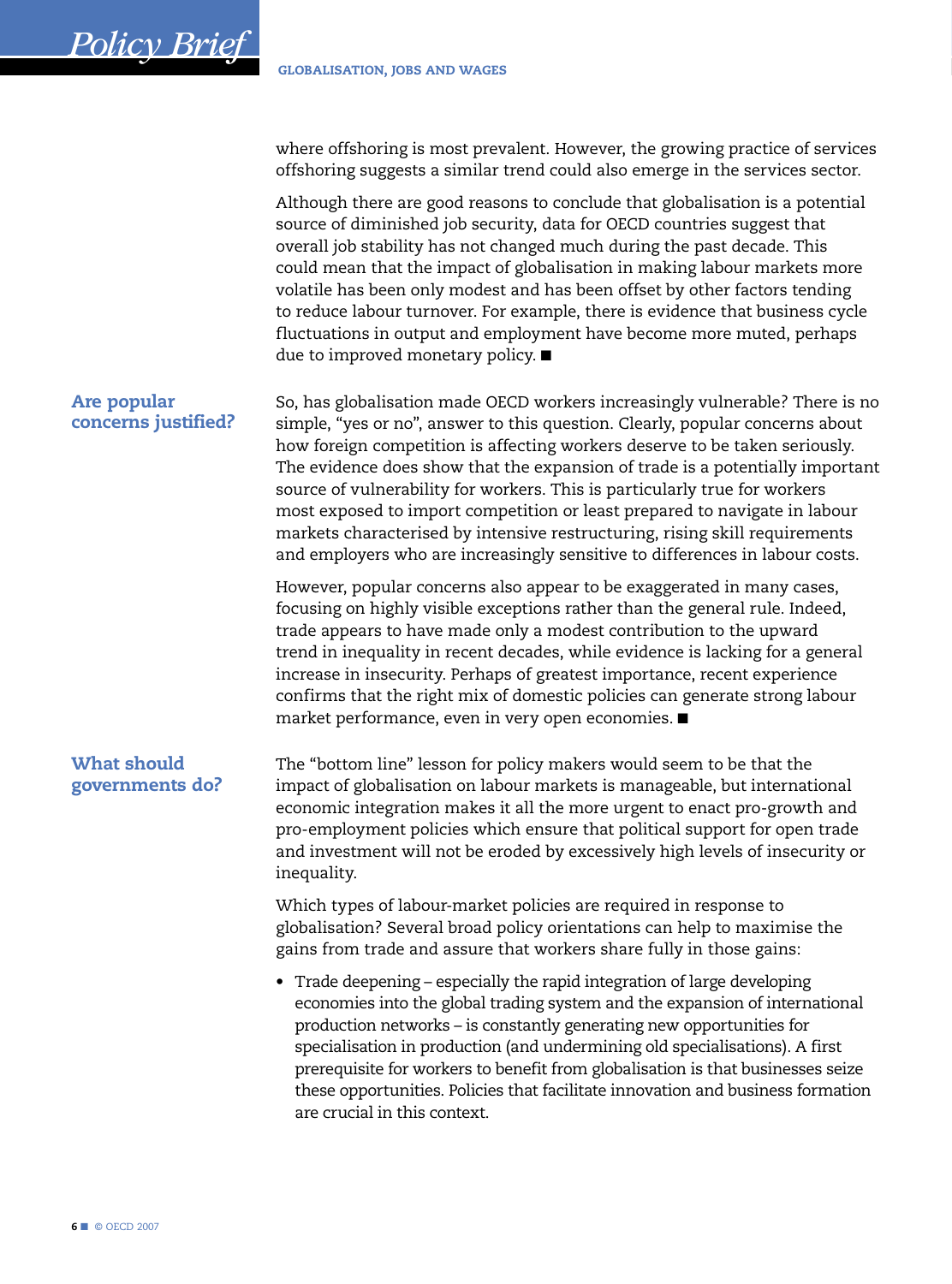- Policies to enhance mobility in the labour market are also crucial to help individuals and firms to seize emerging opportunities in the world economy. Measures ensuring that workers flow from declining to expanding activities, as the economy restructures itself, are likely to be particularly important. Well-designed employment protection legislation can contribute to efficient labour reallocation. It is counterproductive to defend jobs that have become uncompetitive, but there is a role for moderate advance notice requirements and severance pay, structured so as avoid penalising voluntary mobility. Since foreign competition is continually changing the structure of labour demand, it is also important that wage-setting institutions allow relative wages to adjust to changing market conditions.
- Employment-oriented social policies can help to reconcile income security for workers with efficient mobility in the labour market. As is emphasised in the Restated OECD Jobs Strategy relatively generous welfare benefits can be consistent with high employment rates and efficient worker mobility. But these benefits must be combined with mutual-obligations/activation policies which increase re-employment opportunities while mitigating the disincentive to work embodied in generous welfare systems. "Make work pay" measures may also be required to make sure that globalisation does not push low-skill workers into working poverty.
- While in-work benefits combined with moderate minimum wages can shore up the incomes of low-skill workers, they do not improve longer-term career prospects. Skill development opportunities for low-educated workers are also required to limit low-pay traps and the rise in earnings inequality, as skill requirements rise.

Governments can help to sustain political support for international economic integration by fostering an open and well-informed discussion of the benefits and costs of globalisation. To be credible, such a discussion needs to frankly acknowledge the costs of globalisation and also take account of wider concerns about economic insecurity and inequality. Most importantly, governments need to explain how their policies are addressing those concerns while also supporting international economic integration. Further research clarifying how globalisation is affecting workers' well-being would contribute to the success of these discussions, by helping to ground them in fact rather than unfounded fears or unrealistic hopes. ■

# For further information

<span id="page-6-0"></span>*Policy Brief*

These issues are analysed in greater detail in Chapter 3 of the *OECD Employment Outlook 2007*. For more information about this *Policy Brief* and OECD work on globalisation and structural adjustment in labour markets, contact, Alexander Hijzen, e-mail: alexander.hijzen@oecd.org, tel.: +33 1 45 24 92 61 or Paul Swaim, e-mail: paul.swaim@oecd.org, tel.: +33 1 45 24 19 77, or visit *www.oecd.org/els/employmentoutlook*.